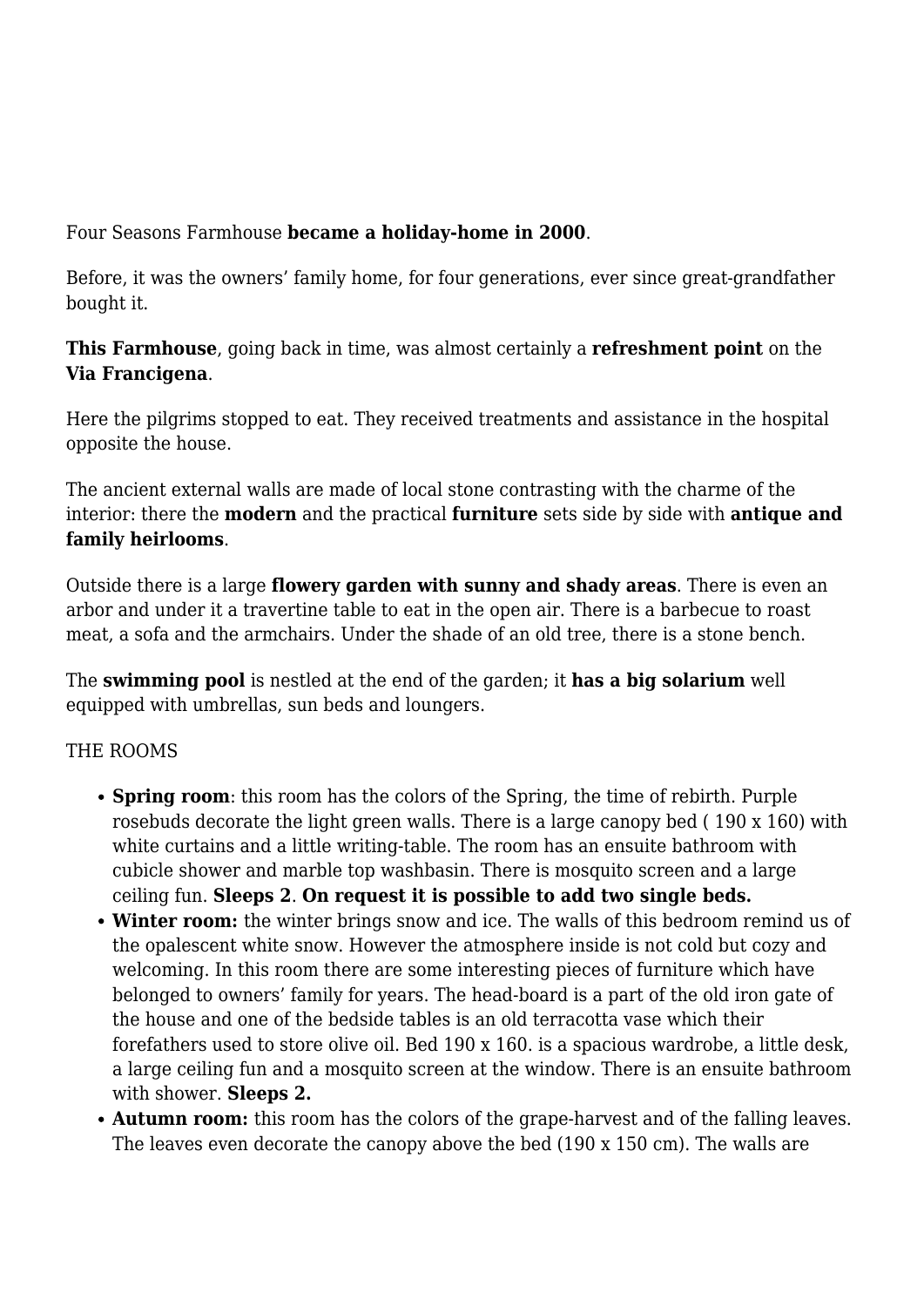green like the Autumnal grass and there is a small old green school desk used as a writing table.Moreover there is a cupboard, a large ceiling fun and mosquito screen at the window. The bathroom is ensuite and spacious. It has two washbasins and a hydromassage shower. There is also an old night-stand in marble which has been in the owners' family for generations. **Sleeps 2.**

**Summer room:** downstairs, you enter a small porch and you are inside the Camera Estate. Here guests are welcome by a particular light filtered by a glass panel that is painted with red poppies. The bed in this room has rustic canopy made from linen, ropes and wooden logs. The comfortable bed is 190 x 160 cm. The antique bedside tables were a present from an elderly aunt. The table is a modified base of an older Singer sewing machine. In addition there is a wardrobe. At the French window there is a mosquito screen. In contrast to the room there is a modern ensuite shower room. **Sleeps 2. On request it is possible to add a single bed.**

The owners cultivate officinal plants for herbal infusions as well. During the Summer it is very easy to see the **orange flowers of Calendula**, the **blue of Cornflowers** and the **green of Mint or Thyme** outside the windows.

The Motorway is **A1 Milan-Naples**, closest exit Chiusi-Chianciano Terme

CLOSEST AIRPORTS:

Perugia San Francesco d'Assisi 92 Km

Florence "Amerigo Vespucci" 140 Km

Rome Fiumicino 210 km

Places of interest in the surroundings:

**Bagno Vignoni**, famous for its "thermal water square": an ancient bath with hot water in the middle of the village, **5 km**

**San Quirico d'Orcia**, a stop on the Via Francigena, is surrounded by the old walls and gateways, 7 **km**